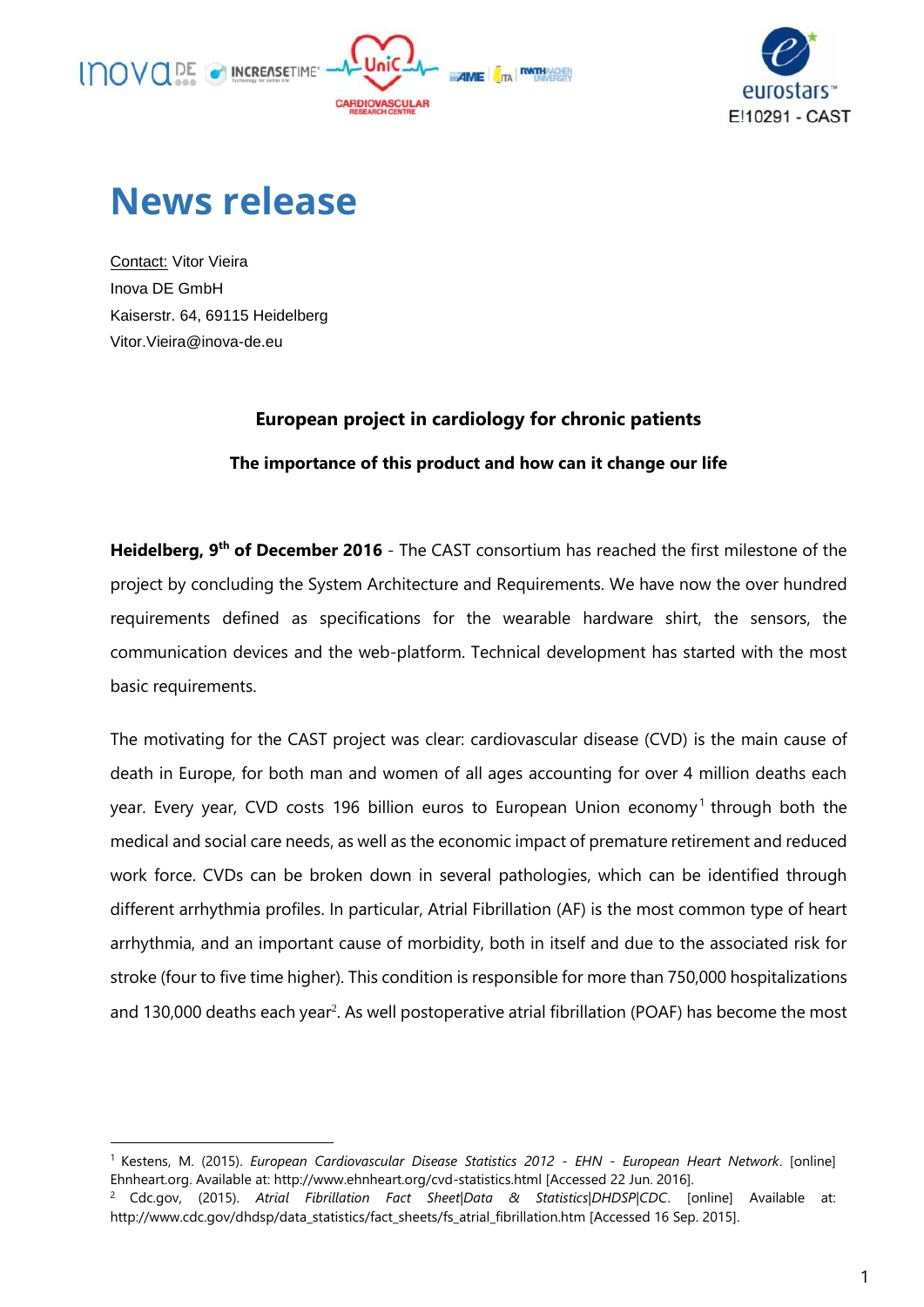



common complication following cardiac surgery, with an incidence ranging from 10% to 30% in modern surgery<sup>3</sup>.

Reinforcing this issue is also the World Health Organization (WHO) which recently published the CVD-related statistics<sup>4</sup> and the World Heart Federation (WHF) which launched a new Roadmap to tackle Non-Valvular Atrial Fibrillation. The initiative aims to help prevent AF and to improve its management worldwide<sup>5</sup>. Other AF-focused medical products are being developed, such as a Smartphone-based electrocardiogram that identifies AF episodes and attempts to prevent the increase of the population with this pathology<sup>6</sup>. This worthy to mention development is relevant in its dimension, but the technical approach is insubstantial at best. It is a classical approach with electrodes glued to the skin and a smartphone acting as a holter monitor, just like CardioSecur<sup>7</sup>, AliveCor<sup>8</sup> is also working in this field with an interesting patch, but no patient is going to hold the smartphone with both hands for 24hours to get continuous monitoring. Many more patches are to be found in the market but do not focus on the pertinent issue of medical staff usability, durability and user-friendliness.

## **These studies show how imperative it is to actively contribute to tackle Atrial Fibrillation. Undetected AF demands relevant innovations in healthcare and we propose a solution.**

With the CAST system we can keep chronic patients permanently monitored and immediately identify and report cases of Atrial Fibrillation. Characteristics of the system that go beyond the current state of the art include:

- No active or wet electrodes;
- Great usability, comfort and durability;
- No overheads for the patient, just wear the shirt and we'll take care of the rest;
- On-line access to the collected ECG data to authorised personnel;
- Multi-patient support in the same interface;

l

<sup>3</sup> LaPar, D., Speir, A., Crosby, I., Fonner, E., Brown, M., Rich, J., Quader, M., Kern, J., Kron, I. and Ailawadi, G. (2014). Postoperative Atrial Fibrillation Significantly Increases Mortality, Hospital Readmission, and Hospital Costs. *The Annals of Thoracic Surgery*, 98(2), pp.527-533.

<sup>4</sup> https://twitter.com/WHO/status/792427739194294275

<sup>5</sup> http://www.wallstreet-online.de/nachricht/8966862-world-heart-federation-launches-global-roadmap-to-tackle-atrialfibrillation-the-most-common-form-of-irregular-heartbeat

<sup>6</sup> http://specialty.mims.com/topic/mass-screening-for-atrial-fibrillation-with-smartphone-ecg-in-hongkong?country=malaysia

<sup>7</sup> https://www.cardiosecur.com/en/

<sup>8</sup> https://www.alivecor.com/en/